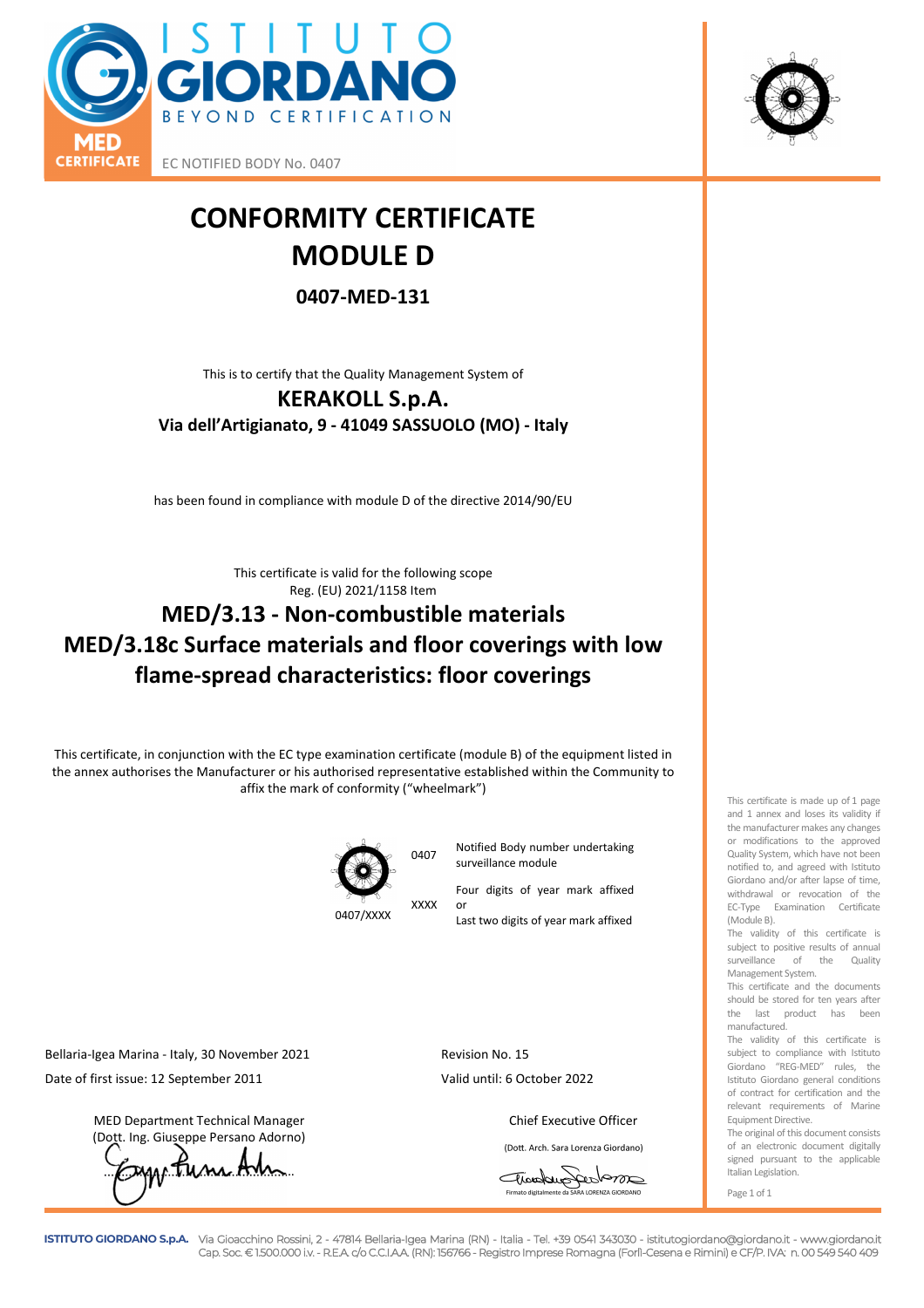

| $\mathbf{\Omega}$<br>$\mathbf{\underline{\omega}}$<br>ह | Trade name                          | <b>KERATECH<sup>®</sup> ECO FLEX</b> |
|---------------------------------------------------------|-------------------------------------|--------------------------------------|
|                                                         | Reg. (EU) 2018/773 Item             | MED/3.13 - Non-combustible materials |
|                                                         | Certificate number                  | 0407-MED-194 (IG-111-2016) rev. 1    |
|                                                         | Date of issue (date of first issue) | 11 June 2021 (13 June 2016)          |
|                                                         | <b>Expiry date</b>                  | 12 June 2026                         |
|                                                         | <b>Issued by</b>                    | ISTITUTO GIORDANO S.p.A. NB No. 0407 |

| $\mathbf{a}$ | Trade name                          | <b>KERALEVEL<sup>®</sup> ECO ULTRA</b> |
|--------------|-------------------------------------|----------------------------------------|
|              | Reg. (EU) 2018/773 Item             | MED/3.13 - Non-combustible materials   |
| ≗            | Certificate number                  | 0407-MED-195 (IG-112-2016) rev. 1      |
| ъ<br>ŏ       | Date of issue (date of first issue) | 11 June 2021 (13 June 2016)            |
|              | <b>Expiry date</b>                  | 12 June 2026                           |
|              | <b>Issued by</b>                    | ISTITUTO GIORDANO S.p.A. NB No. 0407   |

| $\mathbf{\Omega}$<br>Õ | Trade name                          | KERATECH ECO R30                     |
|------------------------|-------------------------------------|--------------------------------------|
|                        | Reg. (EU) 2018/773 Item             | MED/3.13 - Non-combustible materials |
|                        | Certificate number                  | 0407-MED-161 (IG-099-2015) rev. 1    |
|                        | Date of issue (date of first issue) | 11 June 2020 (11 June 2015)          |
|                        | <b>Expiry date</b>                  | 10 June 2025                         |
|                        | <b>Issued by</b>                    | ISTITUTO GIORDANO S.p.A. NB No. 0407 |

| $\mathbf{\Omega}$<br>Õ | Trade name                          | <b>BIOFLEX</b>                       |
|------------------------|-------------------------------------|--------------------------------------|
|                        | Reg. (EU) 2018/773 Item             | MED/3.13 - Non-combustible materials |
|                        | Certificate number                  | 0407-MED-168 (IG-193-2015) rev. 1    |
|                        | Date of issue (date of first issue) | 17 November 2020 (17 November 2015)  |
|                        | <b>Expiry date</b>                  | 16 November 2025                     |
|                        | <b>Issued by</b>                    | ISTITUTO GIORDANO S.p.A. NB No. 0407 |

| ≗<br>ŏ | Trade name                          | <b>H40 REVOLUTION</b>                |
|--------|-------------------------------------|--------------------------------------|
|        | Reg. (EU) 2018/773 Item             | MED/3.13 - Non-combustible materials |
|        | Certificate number                  | 0407-MED-167 (IG-192-2015) rev. 1    |
|        | Date of issue (date of first issue) | 17 November 2020 (17 November 2015)  |
|        | <b>Expiry date</b>                  | 16 November 2025                     |
|        | <b>Issued by</b>                    | ISTITUTO GIORDANO S.p.A. NB No. 0407 |

| ≗<br>$\circ$ | Trade name                          | <b>FUGABELLA COLOR</b>               |
|--------------|-------------------------------------|--------------------------------------|
|              | Reg. (EU) 2018/773 Item             | MED/3.13 - Non-combustible materials |
|              | Certificate number                  | 0407-MED-257 (IG-105-2018) rev. 1    |
|              | Date of issue (date of first issue) | 10 September 2018 (17 July 2018)     |
|              | <b>Expiry date</b>                  | 16 July 2023                         |
|              | <b>Issued by</b>                    | ISTITUTO GIORDANO S.p.A. NB No. 0407 |